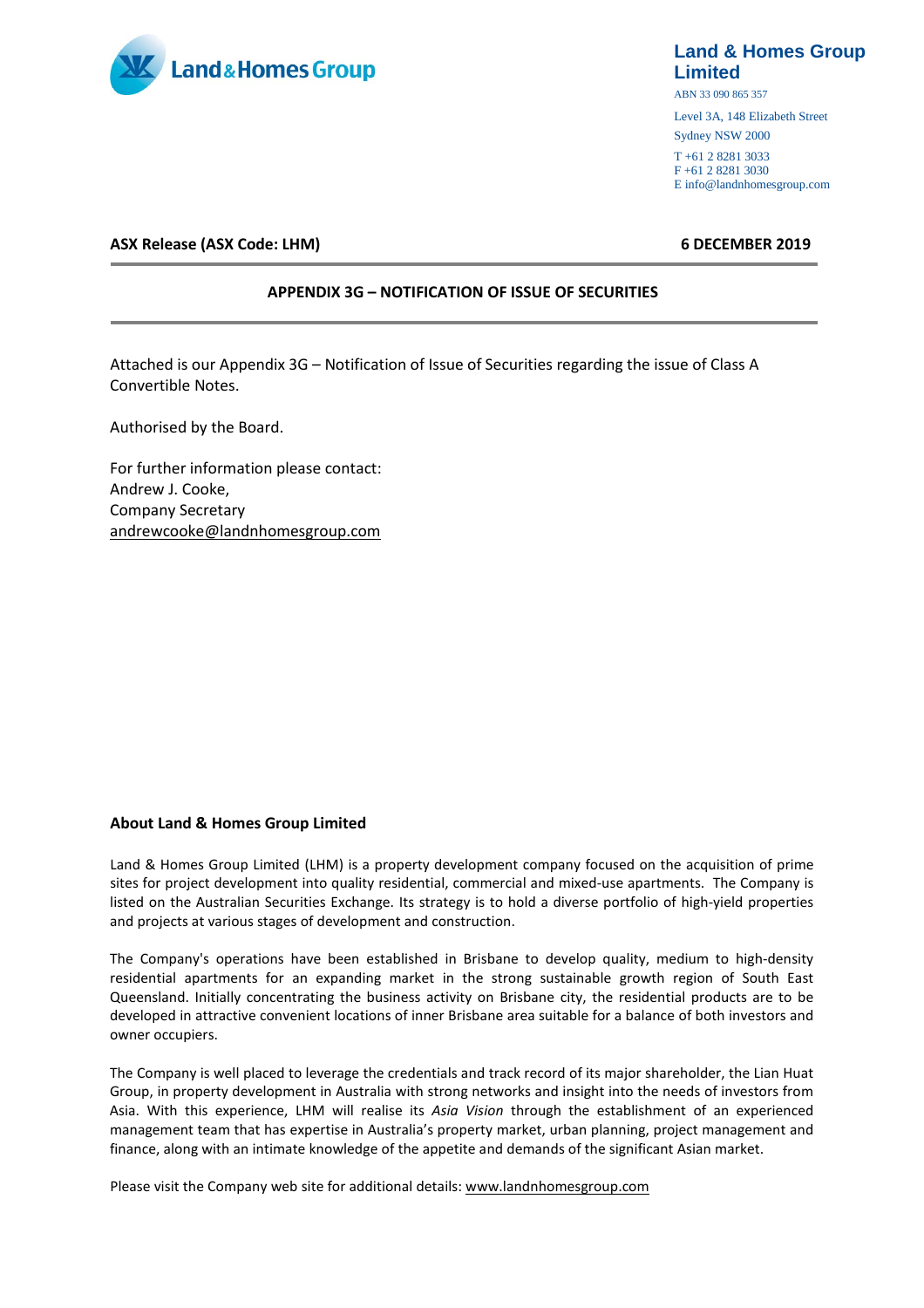# **Appendix 3G**

## **Notification of issue, conversion or payment up of equity +securities**

*Information or documents not available now must be given to ASX as soon as available. Information and documents given to ASX become ASX's property and may be made public.*

*If you are an entity incorporated outside Australia and you are issuing a new class of +securities other than CDIs, you will need to obtain and provide an International Securities Identification Number (ISIN) for that class. Further information on the requirement for the notification of an ISIN is available from the Create Online Forms page. ASX is unable to create the new ISIN for non-Australian issuers.*

*\*Denotes minimum information required for first lodgement of this form, with exceptions provided in specific notes for certain questions. The balance of the information, where applicable, must be provided as soon as reasonably practicable by the entity.*

## Part 1 – Entity and announcement details

| Question<br>no   | Question                                                                                                                                                                                                                                       | <b>Answer</b>                                                                                                                                     |
|------------------|------------------------------------------------------------------------------------------------------------------------------------------------------------------------------------------------------------------------------------------------|---------------------------------------------------------------------------------------------------------------------------------------------------|
| 1.1              | *Name of entity<br>We (the entity here named) give notice of the issue,<br>conversion or payment up of the following unquoted<br>+securities.                                                                                                  | <b>Land &amp; Homes Group Limited</b>                                                                                                             |
| 1.2              | *Registration type and number<br>Please supply your ABN, ARSN, ARBN, ACN or<br>another registration type and number (if you supply<br>another registration type, please specify both the type<br>of registration and the registration number). | ABN 33 090 865 357                                                                                                                                |
| 1.3              | *ASX issuer code                                                                                                                                                                                                                               | <b>LHM</b>                                                                                                                                        |
| 1.4              | *This announcement is<br>Tick whichever is applicable.                                                                                                                                                                                         | $\boxtimes$ A new announcement<br>$\Box$ An update/amendment to a previous<br>announcement<br>$\Box$ A cancellation of a previous<br>announcement |
| 1.4a             | *Reason for update<br>Mandatory only if "Update" ticked in Q1.4 above. A<br>reason must be provided for an update.                                                                                                                             | N/A                                                                                                                                               |
| 1.4 <sub>b</sub> | *Date of previous announcement to this<br>update<br>Mandatory only if "Update" ticked in Q1.4 above.                                                                                                                                           | N/A                                                                                                                                               |
| 1.4c             | *Reason for cancellation<br>Mandatory only if "Cancellation" ticked in Q1.4 above.                                                                                                                                                             | N/A                                                                                                                                               |
| 1.4d             | *Date of previous announcement to this<br>cancellation<br>Mandatory only if "Cancellation" ticked in Q1.4 above.                                                                                                                               | N/A                                                                                                                                               |
| 1.5              | *Date of this announcement                                                                                                                                                                                                                     | 6 December 2019                                                                                                                                   |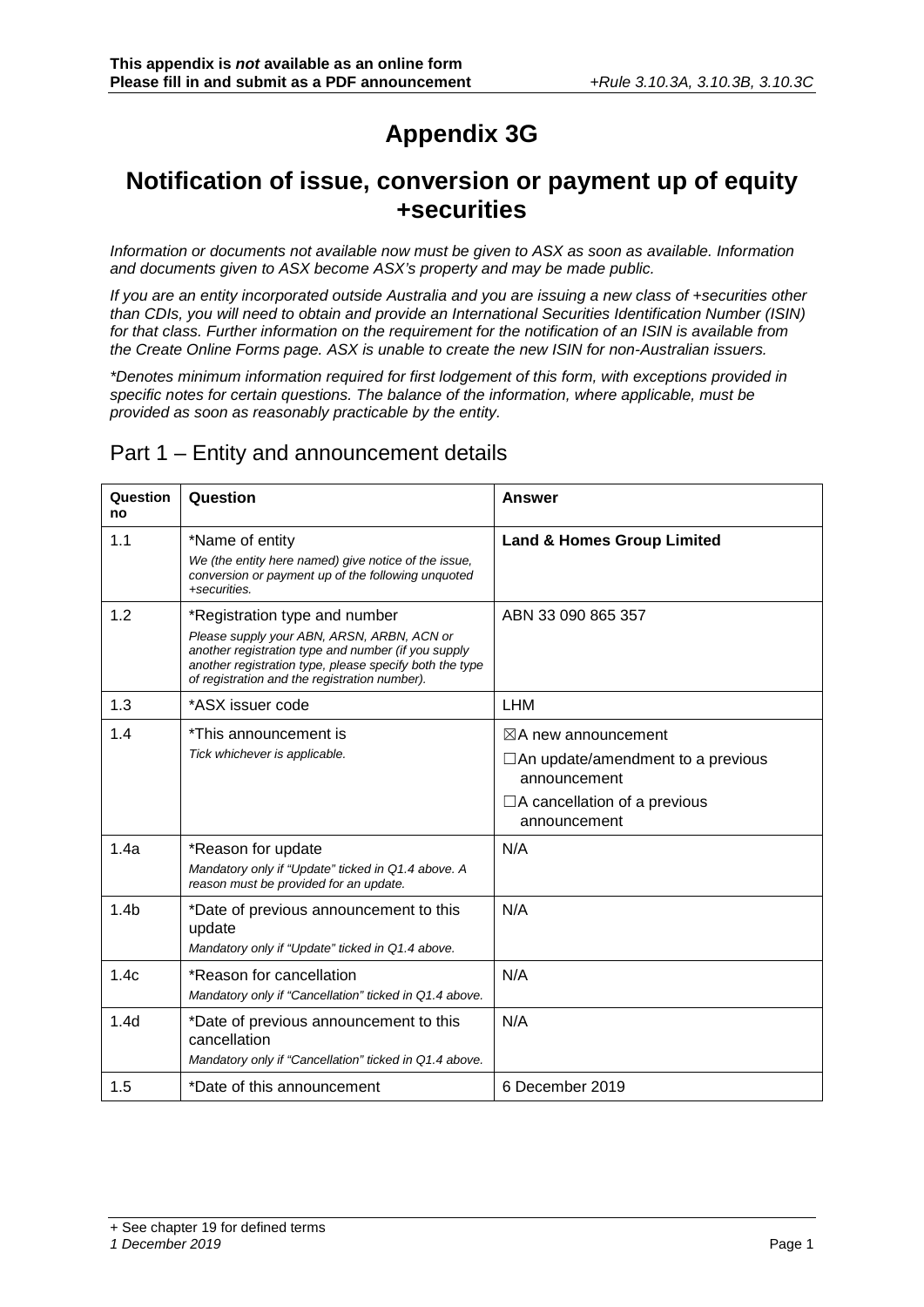# Part 2 – Type of issue

| Question<br>No.    | Question                                                                                                                                                                                                                                                                                                                                                                                                                                                          | <b>Answer</b>                                                                                                                                                                                                                                                                                                                                                                                                                                                                                                                                                                                                                  |
|--------------------|-------------------------------------------------------------------------------------------------------------------------------------------------------------------------------------------------------------------------------------------------------------------------------------------------------------------------------------------------------------------------------------------------------------------------------------------------------------------|--------------------------------------------------------------------------------------------------------------------------------------------------------------------------------------------------------------------------------------------------------------------------------------------------------------------------------------------------------------------------------------------------------------------------------------------------------------------------------------------------------------------------------------------------------------------------------------------------------------------------------|
| 2.1                | *The +securities the subject of this<br>notification are:<br>Select whichever item is applicable.<br>If you wish to notify ASX of different types of issues of<br>securities, please complete a separate Appendix 3G<br>for each type of issue.                                                                                                                                                                                                                   | $\Box$ +securities issued as a result of options<br>being exercised or other +convertible<br>$\Box$ +securities being converted and that are<br>not to be quoted on ASX<br>$\Box$ partly paid +securities that have been fully<br>paid up and that are not to be quoted on<br><b>ASX</b><br>$\Box$ +securities issued under an +employee<br>incentive scheme that are not being<br>immediately quoted on ASX<br>$\boxtimes$ other [please specify]<br>If you have selected 'other' please provide the<br>circumstances of the issue here:<br>Class A Convertible Notes issued by the<br>Company with the approval of the Board |
| 2.2a.1             | Please state the number and type of<br>options that were exercised or other<br>+convertible securities that were converted<br>(including their ASX security code if<br>available)?<br>Answer this question if your response to Q2.1 is<br>"securities issued as a result of options being<br>exercised or other convertible securities being<br>converted and that are not to be quoted on ASX".                                                                  | N/A                                                                                                                                                                                                                                                                                                                                                                                                                                                                                                                                                                                                                            |
| 2.2a.2             | And the date the options were exercised or<br>other +convertible securities were<br>converted:<br>Answer this question if your response to Q2.1 is<br>"securities issued as a result of options being<br>exercised or other convertible securities being<br>converted and that are not to be quoted on ASX".<br>Note: If this occurred over a range of dates, enter the<br>date the last of the options was exercised or<br>convertible securities was converted. | N/A                                                                                                                                                                                                                                                                                                                                                                                                                                                                                                                                                                                                                            |
| 2.2 <sub>b.1</sub> | Please state the number and type of partly<br>paid +securities that were fully paid up<br>(including their ASX +security code if<br>available)?<br>Answer this question if your response to Q2.1 is<br>"partly paid securities that have been paid up and that<br>are not to be quoted on ASX".                                                                                                                                                                   | N/A                                                                                                                                                                                                                                                                                                                                                                                                                                                                                                                                                                                                                            |
| 2.2 <sub>b.2</sub> | And the date the +securities were fully paid<br>up:<br>Answer this question if your response to Q2.1 is<br>"partly paid securities that have been paid up and that<br>are not to be quoted on ASX".<br>Note: If this occurred over a range of dates, enter the<br>date the last of the securities was fully paid up.                                                                                                                                              | N/A                                                                                                                                                                                                                                                                                                                                                                                                                                                                                                                                                                                                                            |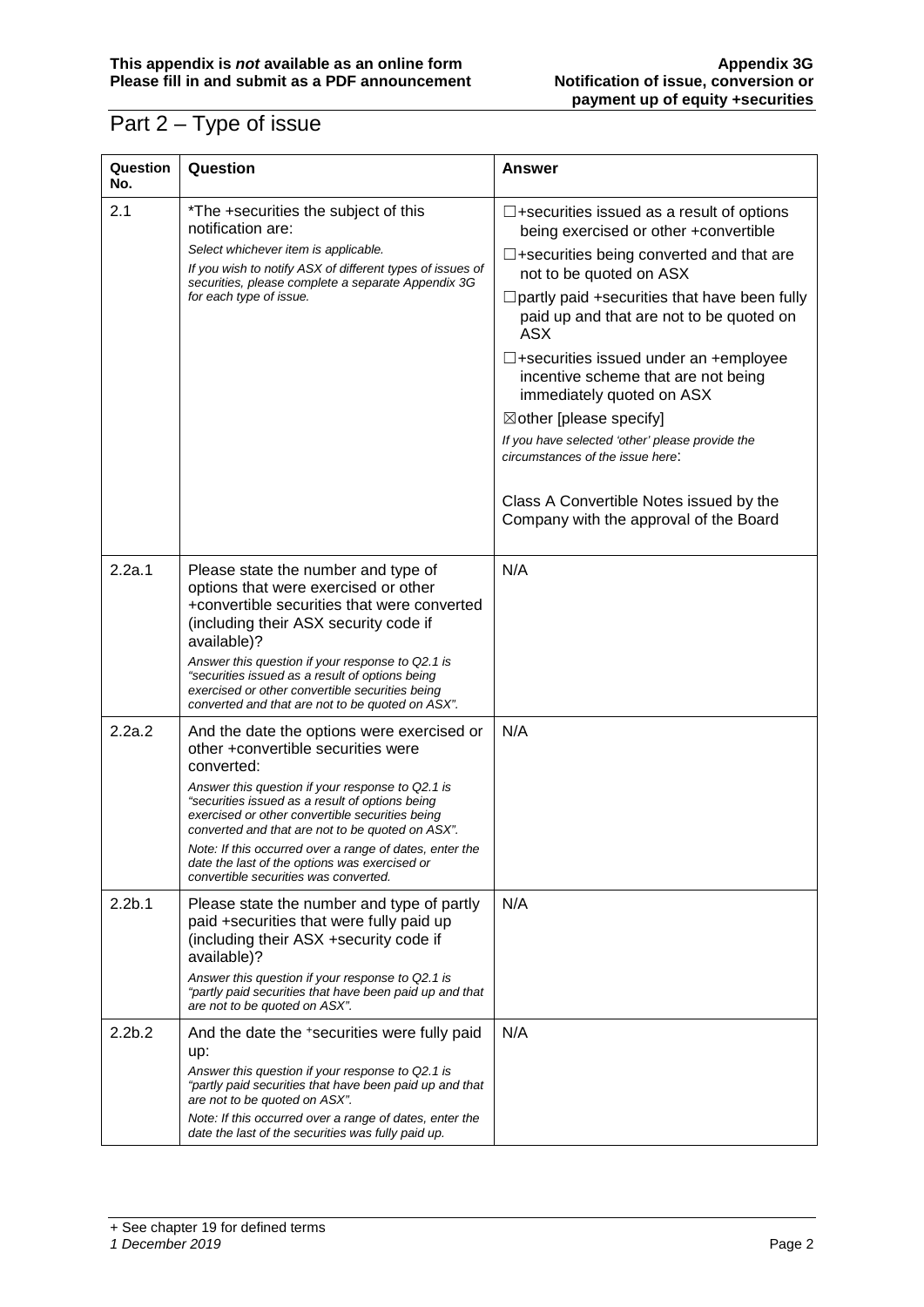| 2.2c.1   | Please state the number and type of<br>+securities (including their ASX security<br>code) issued under an +employee<br>incentive scheme that are not being<br>immediately quoted on ASX<br>Answer this question if your response to Q2.1 is<br>"securities issued under an employee incentive<br>scheme that are not being immediately quoted on<br>ASX".                                                                                                                                                                                                                                                                             |                             | N/A                                             |                                               |
|----------|---------------------------------------------------------------------------------------------------------------------------------------------------------------------------------------------------------------------------------------------------------------------------------------------------------------------------------------------------------------------------------------------------------------------------------------------------------------------------------------------------------------------------------------------------------------------------------------------------------------------------------------|-----------------------------|-------------------------------------------------|-----------------------------------------------|
| 2.2c.2   | *Please attach a document or provide<br>details of a URL link for a document lodged<br>with ASX detailing the terms of the<br>+employee incentive scheme or a<br>summary of the terms.<br>Answer this question if your response to Q2.1 is<br>"securities issued under an employee incentive<br>scheme that are not being immediately quoted on<br>ASX".                                                                                                                                                                                                                                                                              |                             | N/A                                             |                                               |
| 2.2c.3   | *Are any of these +securities being issued<br>to +key management personnel (KMP) or<br>an +associate<br>Answer this question if your response to Q2.1 is<br>"securities issued under an employee incentive<br>scheme that are not being immediately quoted on<br>ASX".                                                                                                                                                                                                                                                                                                                                                                |                             | Yes                                             |                                               |
| 2.2c.3.a | *Provide details of the recipients and the number of +securities issued to each of them.<br>Answer this question if your response to Q2.1 is "securities issued under an employee incentive scheme that are<br>not being immediately quoted on ASX" and your response to Q2.2c.3 is "Yes". Repeat the detail in the table<br>below for each KMP involved in the issue. If the securities are being issued to the KMP, repeat the name of the<br>KMP or insert "Same" in "Name of registered holder". If the securities are being issued to an associate of a KMP,<br>insert the name of the associate in "Name of registered holder". |                             |                                                 |                                               |
|          | Name of KMP                                                                                                                                                                                                                                                                                                                                                                                                                                                                                                                                                                                                                           | Name of registered holder   |                                                 | Number of +securities                         |
|          | Choon Keng Kho                                                                                                                                                                                                                                                                                                                                                                                                                                                                                                                                                                                                                        | Khosland Management Pte Ltd |                                                 | 9,500,000                                     |
|          |                                                                                                                                                                                                                                                                                                                                                                                                                                                                                                                                                                                                                                       |                             |                                                 |                                               |
| 2.2d.1   | *The purpose(s) for which the entity is<br>issuing the securities is:                                                                                                                                                                                                                                                                                                                                                                                                                                                                                                                                                                 |                             | $\boxtimes$ to raise additional working capital |                                               |
|          | Answer this question if your response to Q2.1 is                                                                                                                                                                                                                                                                                                                                                                                                                                                                                                                                                                                      |                             | $\Box$ to fund the retirement of debt           |                                               |
|          | "Other".<br>You may select one or more of the items in the list.                                                                                                                                                                                                                                                                                                                                                                                                                                                                                                                                                                      |                             | [provide details below]                         | $\Box$ to pay for the acquisition of an asset |
|          |                                                                                                                                                                                                                                                                                                                                                                                                                                                                                                                                                                                                                                       |                             | $\square$ to pay for services rendered          |                                               |
|          |                                                                                                                                                                                                                                                                                                                                                                                                                                                                                                                                                                                                                                       |                             | [provide details below]                         |                                               |
|          |                                                                                                                                                                                                                                                                                                                                                                                                                                                                                                                                                                                                                                       |                             |                                                 | $\Box$ other [provide details below]          |
|          |                                                                                                                                                                                                                                                                                                                                                                                                                                                                                                                                                                                                                                       |                             | Additional details:                             |                                               |
|          |                                                                                                                                                                                                                                                                                                                                                                                                                                                                                                                                                                                                                                       |                             |                                                 |                                               |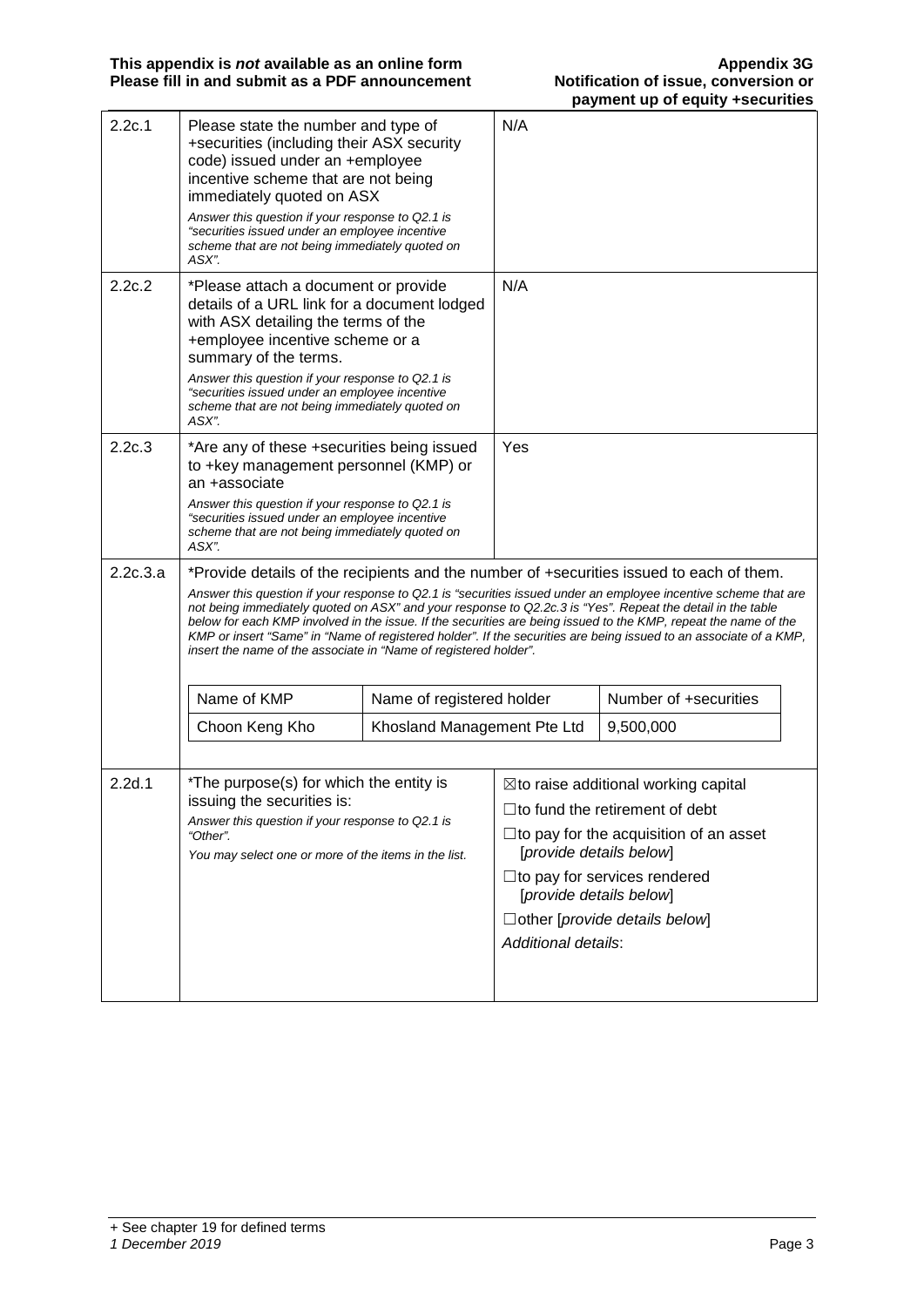| 2.2d.2                                                                      | Please provide any further information<br>needed to understand the circumstances in<br>which you are notifying the issue of these<br>+securities to ASX, including why the issue<br>of the +securities has not been previously |                                                                                                                                                                                                                                                                                                                                                                                                         | The following terms and conditions apply to<br>the Notes:                                                                                                                                     |
|-----------------------------------------------------------------------------|--------------------------------------------------------------------------------------------------------------------------------------------------------------------------------------------------------------------------------|---------------------------------------------------------------------------------------------------------------------------------------------------------------------------------------------------------------------------------------------------------------------------------------------------------------------------------------------------------------------------------------------------------|-----------------------------------------------------------------------------------------------------------------------------------------------------------------------------------------------|
|                                                                             |                                                                                                                                                                                                                                | (a)                                                                                                                                                                                                                                                                                                                                                                                                     | Each Note will have a face value of<br>\$0.02;                                                                                                                                                |
|                                                                             | announced to the market in an                                                                                                                                                                                                  | (b)                                                                                                                                                                                                                                                                                                                                                                                                     | Notes are unsecured;                                                                                                                                                                          |
| Appendix 3B<br>Answer this question if your response to Q2.1 is<br>"Other". | (c)                                                                                                                                                                                                                            | Notes have a term of 5 years or 9<br>months if shareholder approval is not<br>obtained to the convertibility of the<br>Notes within three months of the date<br>of issue;                                                                                                                                                                                                                               |                                                                                                                                                                                               |
|                                                                             |                                                                                                                                                                                                                                | (d)                                                                                                                                                                                                                                                                                                                                                                                                     | Class A Notes interest to be paid at<br>9.0% pa payable quarterly;                                                                                                                            |
|                                                                             |                                                                                                                                                                                                                                | (e)                                                                                                                                                                                                                                                                                                                                                                                                     | LHM shall have the right to redeem<br>the Notes at any time after 30 months<br>following the date of issue, subject to<br>giving each Noteholder not less than<br>21 day's notice in writing. |
|                                                                             | (f)                                                                                                                                                                                                                            | Subject to shareholder approval, the<br>face value of the Notes together with<br>any accrued but unpaid interest (net of<br>any withholding tax) will be converted<br>at 80% of the volume weighted<br>average price of LHM's ordinary<br>shares over the 15 trading days prior<br>to the date of conversion at the option<br>of each noteholder in multiples of<br>50,000 at any time during the term; |                                                                                                                                                                                               |
|                                                                             |                                                                                                                                                                                                                                | (g)                                                                                                                                                                                                                                                                                                                                                                                                     | LHM will obtain shareholder approval<br>to the convertibility of the Notes as<br>soon as practicable following their<br>issuance.                                                             |
|                                                                             |                                                                                                                                                                                                                                | (h)                                                                                                                                                                                                                                                                                                                                                                                                     | The Notes will be repayable on<br>demand following the occurrence of<br>an event of default;                                                                                                  |
|                                                                             |                                                                                                                                                                                                                                | (i)                                                                                                                                                                                                                                                                                                                                                                                                     | LHM will deduct interest withholding<br>tax on interest amounts where<br>applicable.                                                                                                          |
| 2.3                                                                         | *The +securities being issued are:<br>Tick whichever is applicable                                                                                                                                                             |                                                                                                                                                                                                                                                                                                                                                                                                         | $\boxtimes$ Additional +securities in an existing<br>unquoted class that is already recorded<br>by ASX ("existing class")                                                                     |
|                                                                             |                                                                                                                                                                                                                                |                                                                                                                                                                                                                                                                                                                                                                                                         | $\Box$ New +securities in an unquoted class that<br>is not yet recorded by ASX ("new class")                                                                                                  |

# Part 3A – number and type of +securities being issued (existing class)

*Answer the questions in this part if your response to Q2.3 is "existing class".*

| Question<br>No. | Question                            | Answer                            |
|-----------------|-------------------------------------|-----------------------------------|
| 3A.1            | *ASX +security code & description   | LHMAA - Class A Convertible Notes |
| 3A.2            | *Number of +securities being issued | 9,500,000                         |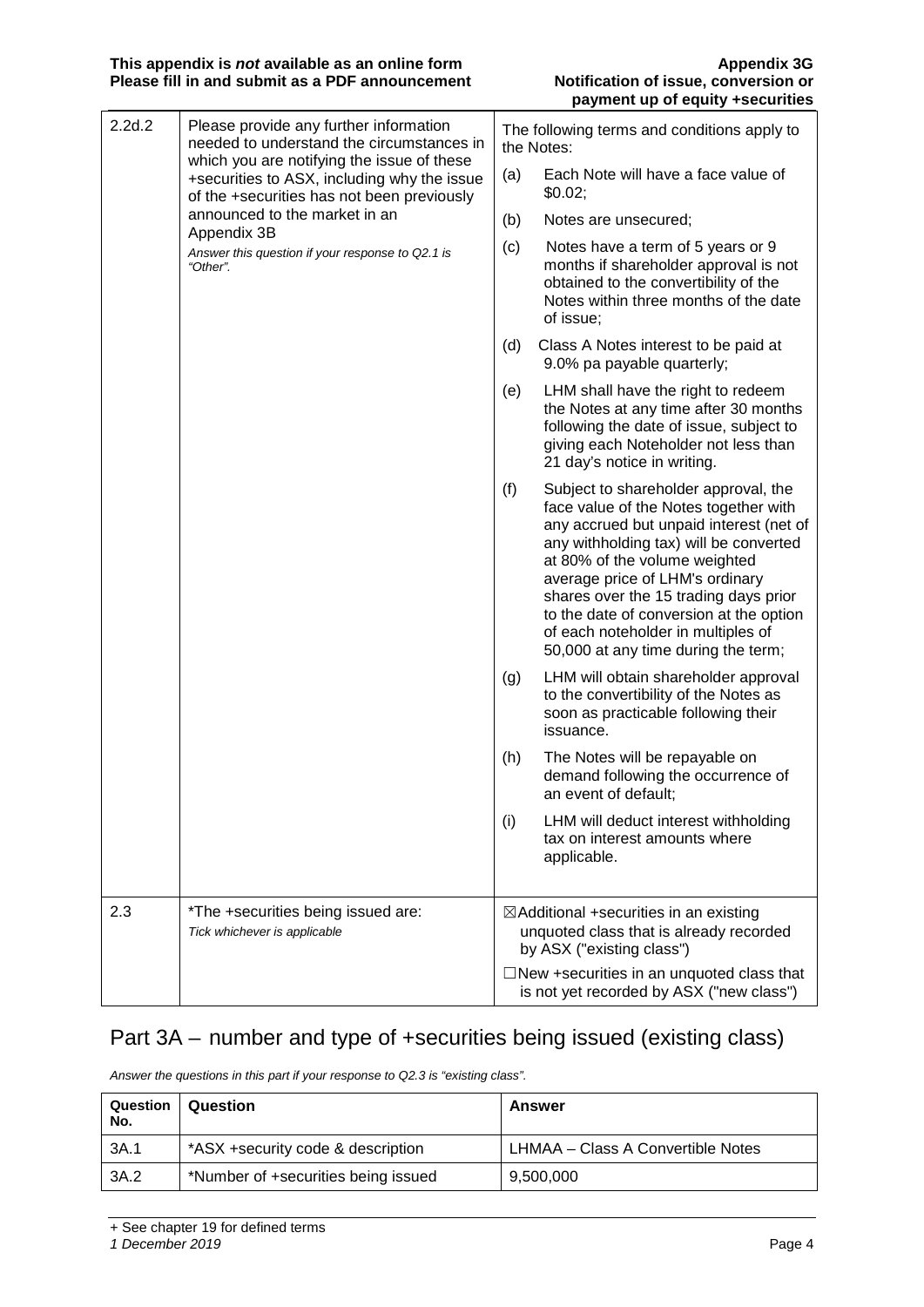| *Will the +securities being issued rank<br>equally in all respects from their issue date<br>with the existing issued +securities in that<br>class?                                                                                                                                                                                                                                                                                                                                                                     | Yes                                             |
|------------------------------------------------------------------------------------------------------------------------------------------------------------------------------------------------------------------------------------------------------------------------------------------------------------------------------------------------------------------------------------------------------------------------------------------------------------------------------------------------------------------------|-------------------------------------------------|
| *Is the actual date from which the<br>+securities will rank equally (non-ranking<br>end date) known?<br>Answer this question if your response to Q3A.3a is<br>"No".                                                                                                                                                                                                                                                                                                                                                    | N/A                                             |
| *Provide the actual non-ranking end date<br>Answer this question if your response to Q3A.3a is<br>"No" and your response to Q3A.3b is "Yes".                                                                                                                                                                                                                                                                                                                                                                           | N/A                                             |
| *Provide the estimated non-ranking end<br>period<br>Answer this question if your response to Q3A.3a is<br>"No" and your response to Q3A.3b is "No".                                                                                                                                                                                                                                                                                                                                                                    | N/A                                             |
| *Please state the extent to which the<br>+securities do not rank equally:<br>in relation to the next dividend,<br>$\bullet$<br>distribution or interest payment; or<br>for any other reason<br>$\bullet$<br>Answer this question if your response to Q3A.3a is<br>" $No$ ".<br>For example, the securities may not rank at all, or on a<br>pro rata basis for the next dividend, distribution or<br>interest payment; or the securities may not rank at all<br>or on a pro rata basis or be entitled to participate in | N/A                                             |
|                                                                                                                                                                                                                                                                                                                                                                                                                                                                                                                        | some other event, such as an entitlement issue. |

## Part 3B – number and type of +securities being issued (new class)

*Answer the questions in this part if your response to Q2.3 is "new class".*

| Question<br>No. | Question                                                                                                                                                                                                                                                                                                                                                                                                                                                                                                                                                                                                                                                                  | Answer                                                                                                                                                                                                             |
|-----------------|---------------------------------------------------------------------------------------------------------------------------------------------------------------------------------------------------------------------------------------------------------------------------------------------------------------------------------------------------------------------------------------------------------------------------------------------------------------------------------------------------------------------------------------------------------------------------------------------------------------------------------------------------------------------------|--------------------------------------------------------------------------------------------------------------------------------------------------------------------------------------------------------------------|
| 3B.1            | *Security description                                                                                                                                                                                                                                                                                                                                                                                                                                                                                                                                                                                                                                                     |                                                                                                                                                                                                                    |
| 3B.2            | *Security type<br>Select one item from the list<br>Please select the most appropriate security type from<br>the list. This will determine more detailed questions to<br>be asked about the security later in this section. Select<br>"ordinary fully or partly paid shares/units" for stapled<br>securities or CDIs. For interest rate securities, please<br>select the appropriate choice from either "Convertible"<br>debt securities" or "Non-convertible debt securities".<br>Select "Other" for performance shares/units and<br>performance options/rights or if the selections available<br>in the list do not appropriately describe the security<br>being issued. | $\Box$ Ordinary fully or partly paid shares/units<br>$\Box$ Options<br>$\Box$ +Convertible debt securities<br>$\Box$ Non-convertible +debt securities<br>$\Box$ Redeemable preference shares/units<br>$\Box$ Other |
| 3B.3            | <b>ISIN</b> code<br>Answer this question if you are an entity incorporated<br>outside Australia and you are issuing a new class of<br>securities other than CDIs. See also the note at the top<br>of this form.                                                                                                                                                                                                                                                                                                                                                                                                                                                           |                                                                                                                                                                                                                    |
| 3B.4            | *Number of +securities being issued                                                                                                                                                                                                                                                                                                                                                                                                                                                                                                                                                                                                                                       |                                                                                                                                                                                                                    |
| 3B.5a           | *Will all the +securities issued in this class<br>rank equally in all respects from the issue<br>date?                                                                                                                                                                                                                                                                                                                                                                                                                                                                                                                                                                    | Yes or No                                                                                                                                                                                                          |

+ See chapter 19 for defined terms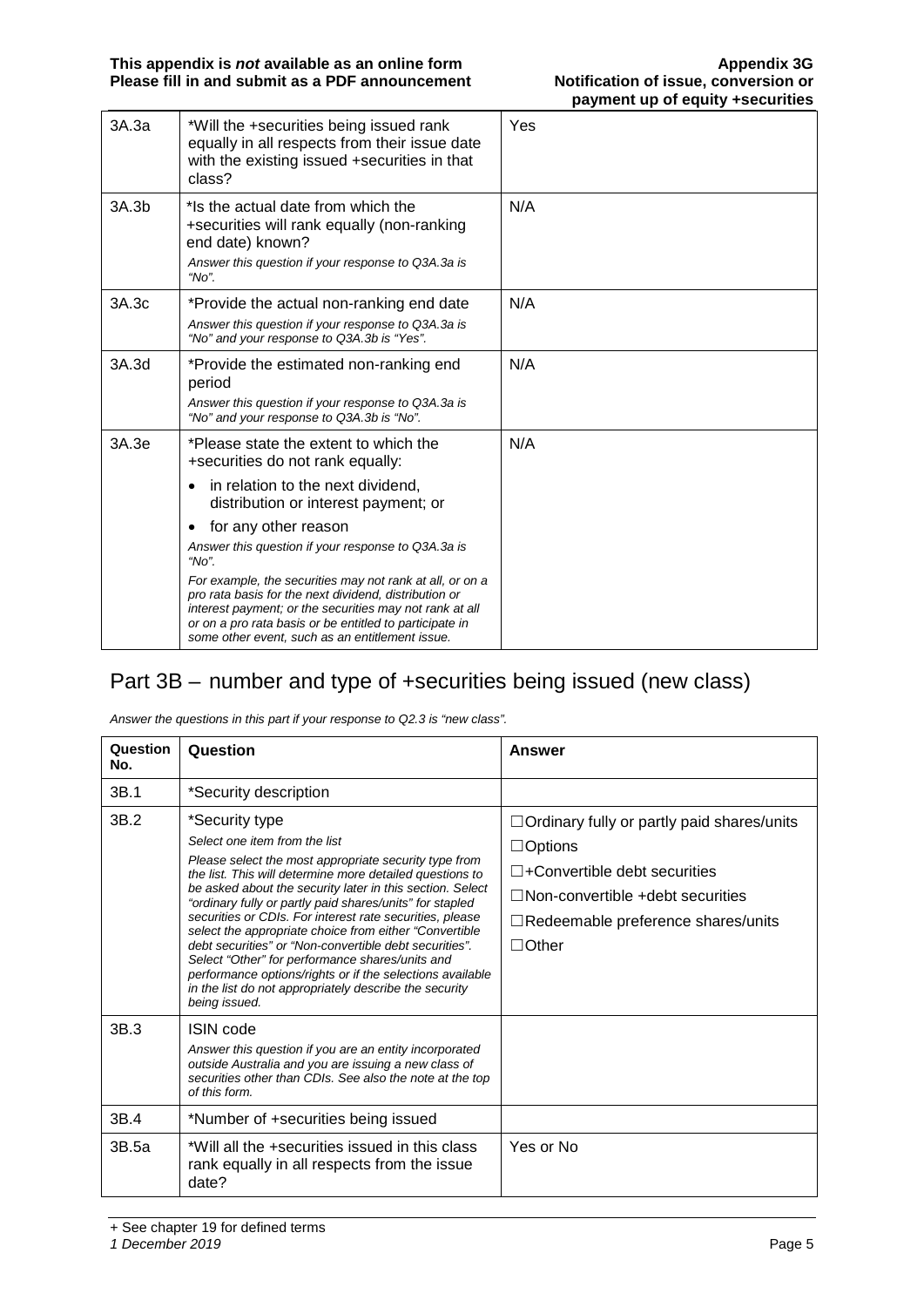| 3B.5b | *Is the actual date from which the<br>+securities will rank equally (non-ranking<br>end date) known?<br>Answer this question if your response to Q3B.5a is<br>"No".                                                                                                                          | Yes or No |
|-------|----------------------------------------------------------------------------------------------------------------------------------------------------------------------------------------------------------------------------------------------------------------------------------------------|-----------|
| 3B.5c | *Provide the actual non-ranking end date<br>Answer this question if your response to Q3B.5a is<br>"No" and your response to Q3B.5b is "Yes".                                                                                                                                                 |           |
| 3B.5d | *Provide the estimated non-ranking end<br>period<br>Answer this question if your response to Q3B.5a is<br>"No" and your response to Q3B.5b is "No".                                                                                                                                          |           |
| 3B.5e | *Please state the extent to which the<br>+securities do not rank equally:                                                                                                                                                                                                                    |           |
|       | in relation to the next dividend,<br>$\bullet$<br>distribution or interest payment; or                                                                                                                                                                                                       |           |
|       | for any other reason<br>$\bullet$<br>Answer this question if your response to Q3B.5a is<br>"No".                                                                                                                                                                                             |           |
|       | For example, the +securities may not rank at all, or on<br>a pro rata basis for the next dividend, distribution or<br>interest payment; or the +securities may not rank at all<br>or on a pro rata basis or be entitled to participate in<br>some other event, such as an entitlement issue. |           |
| 3B.6  | Please attach a document or provide a URL<br>link for a document lodged with ASX setting<br>out the material terms of the +securities<br>being issued                                                                                                                                        |           |
|       | You may cross reference a disclosure document, PDS,<br>information memorandum, investor presentation or<br>other announcement with this information provided it<br>has been released to the ASX Market Announcements<br>Platform.                                                            |           |
| 3B.7  | *Have you received confirmation from ASX<br>that the terms of the +securities are<br>appropriate and equitable under listing rule<br>6.1?                                                                                                                                                    | Yes or No |
|       | Answer this question only if you are an ASX Listing.<br>(ASX Foreign Exempt Listings and ASX Debt Listings<br>do not have to answer this question).                                                                                                                                          |           |
|       | If your response is "No" and the securities have any<br>unusual terms, you should approach ASX as soon as<br>possible for confirmation under listing rule 6.1 that the<br>terms are appropriate and equitable.                                                                               |           |
| 3B.8a | Ordinary fully or partly paid shares/units details                                                                                                                                                                                                                                           |           |
|       | Answer the questions in this section if you selected this security type in your response to Question 3B.2.                                                                                                                                                                                   |           |
|       | *+Security currency<br>This is the currency in which the face amount of an<br>issue is denominated. It will also typically be the<br>currency in which distributions are declared.                                                                                                           |           |
|       | *Will there be CDIs issued over the<br>+securities?                                                                                                                                                                                                                                          | Yes or No |
|       | *CDI ratio                                                                                                                                                                                                                                                                                   | X:Y       |
|       | Answer this question if you answered "Yes" to the<br>previous question. This is the ratio at which CDIs can<br>be transmuted into the underlying security (e.g. 4:1<br>means 4 CDIs represent 1 underlying security<br>whereas 1:4 means 1 CDI represents 4 underlying<br>securities).       |           |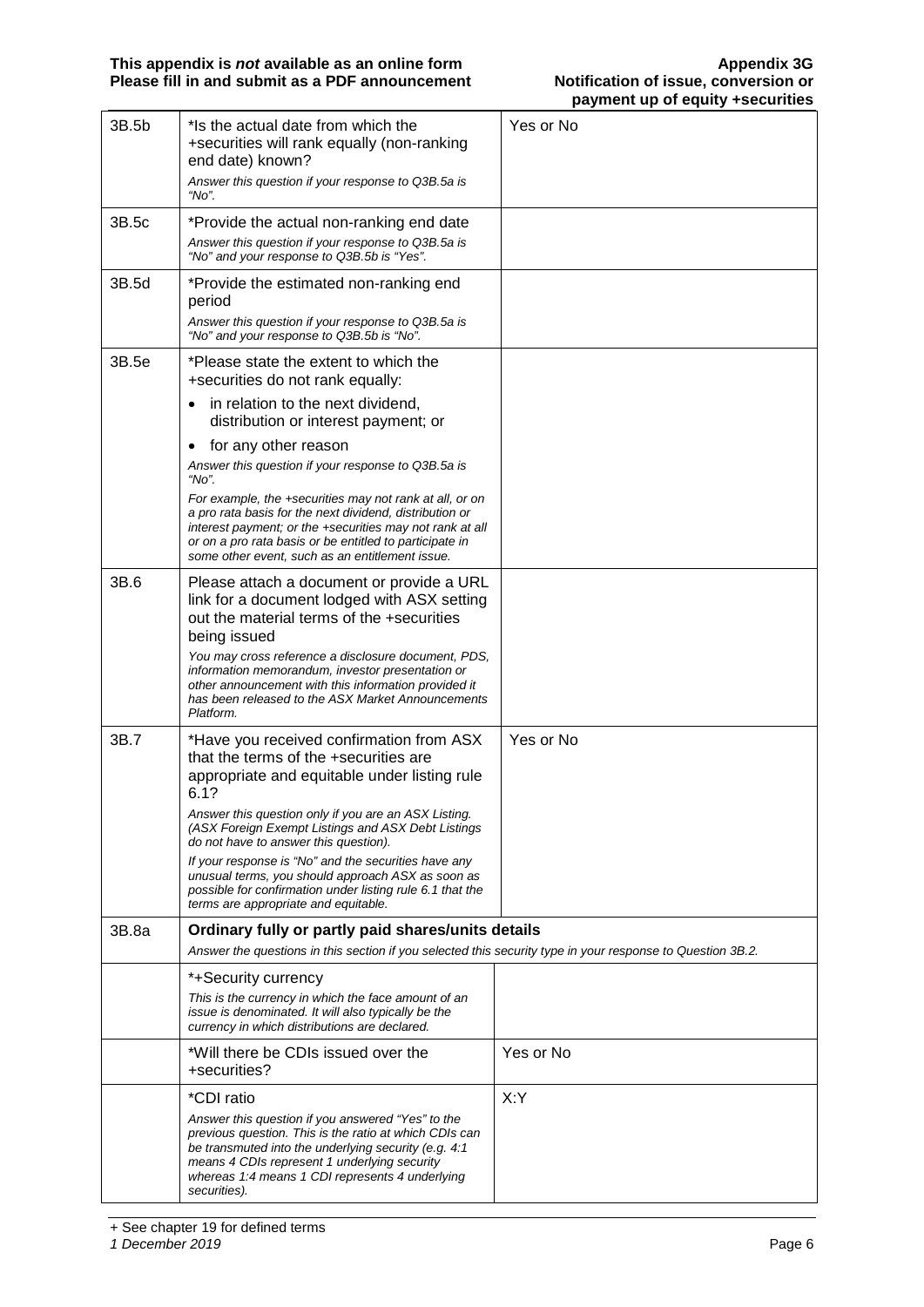| *Is it a partly paid class of +security?                                                                                                                                                                                                                                                                                                                                         | Yes or No                                                                                                                                                                              |
|----------------------------------------------------------------------------------------------------------------------------------------------------------------------------------------------------------------------------------------------------------------------------------------------------------------------------------------------------------------------------------|----------------------------------------------------------------------------------------------------------------------------------------------------------------------------------------|
| *Paid up amount: unpaid amount<br>Answer this question if answered "Yes" to the                                                                                                                                                                                                                                                                                                  | X:Y                                                                                                                                                                                    |
| The paid up amount represents the amount of<br>application money and/or calls which have been paid<br>on any security considered 'partly paid'                                                                                                                                                                                                                                   |                                                                                                                                                                                        |
| The unpaid amount represents the unpaid or yet to be<br>called amount on any security considered 'partly<br>paid'.                                                                                                                                                                                                                                                               |                                                                                                                                                                                        |
| The amounts should be provided per the security<br>currency (e.g. if the security currency is AUD, then the<br>paid up and unpaid amount per security in AUD).                                                                                                                                                                                                                   |                                                                                                                                                                                        |
| *Is it a stapled +security?<br>This is a security class that comprises a number of<br>ordinary shares and/or ordinary units issued by<br>separate entities that are stapled together for the<br>purposes of trading.                                                                                                                                                             | Yes or No                                                                                                                                                                              |
| <b>Option details</b><br>Answer the questions in this section if you selected this security type in your response to Question 3B.2.                                                                                                                                                                                                                                              |                                                                                                                                                                                        |
|                                                                                                                                                                                                                                                                                                                                                                                  |                                                                                                                                                                                        |
| This is the currency in which the exercise price is<br>payable.                                                                                                                                                                                                                                                                                                                  |                                                                                                                                                                                        |
| *Exercise price<br>The price at which each option can be exercised and<br>convert into the underlying security. If there is no<br>exercise price please answer as \$0.00.                                                                                                                                                                                                        |                                                                                                                                                                                        |
| security currency (i.e. if the security currency is AUD,<br>the exercise price should be expressed in AUD).                                                                                                                                                                                                                                                                      |                                                                                                                                                                                        |
| *Expiry date                                                                                                                                                                                                                                                                                                                                                                     |                                                                                                                                                                                        |
|                                                                                                                                                                                                                                                                                                                                                                                  |                                                                                                                                                                                        |
| *Details of the number and type of<br>+security (including its ASX +security code<br>if the +security is quoted on or recorded by<br>ASX) that will be issued if an option is<br>exercised<br>For example, if the option can be exercised to receive<br>one fully paid ordinary share with ASX security code<br>ABC, please insert "One fully paid ordinary share<br>(ASX:ABC)". |                                                                                                                                                                                        |
| Details of non-convertible +debt securities, +convertible debt securities, or                                                                                                                                                                                                                                                                                                    |                                                                                                                                                                                        |
| Answer the questions in this section if you selected one of these security types in your response to Question<br>3B.2.                                                                                                                                                                                                                                                           |                                                                                                                                                                                        |
| Debt and Hybrid Securities" for further information on certain terms used in this section                                                                                                                                                                                                                                                                                        | Refer to Guidance Note 34 and the "Guide to the Naming Conventions and Security Descriptions for ASX Quoted                                                                            |
| *Type of +security                                                                                                                                                                                                                                                                                                                                                               | □Simple corporate bond                                                                                                                                                                 |
| Select one item from the list                                                                                                                                                                                                                                                                                                                                                    | $\Box$ Non-convertible note or bond                                                                                                                                                    |
|                                                                                                                                                                                                                                                                                                                                                                                  | $\Box$ Convertible note or bond                                                                                                                                                        |
|                                                                                                                                                                                                                                                                                                                                                                                  | $\Box$ Preference share/unit                                                                                                                                                           |
|                                                                                                                                                                                                                                                                                                                                                                                  | $\Box$ Capital note                                                                                                                                                                    |
|                                                                                                                                                                                                                                                                                                                                                                                  | $\Box$ Hybrid security                                                                                                                                                                 |
|                                                                                                                                                                                                                                                                                                                                                                                  | $\Box$ Other                                                                                                                                                                           |
|                                                                                                                                                                                                                                                                                                                                                                                  | previous question.<br>*+Security currency<br>The exercise price should be provided per the<br>The date on which the options expire or terminate.<br>redeemable preference shares/units |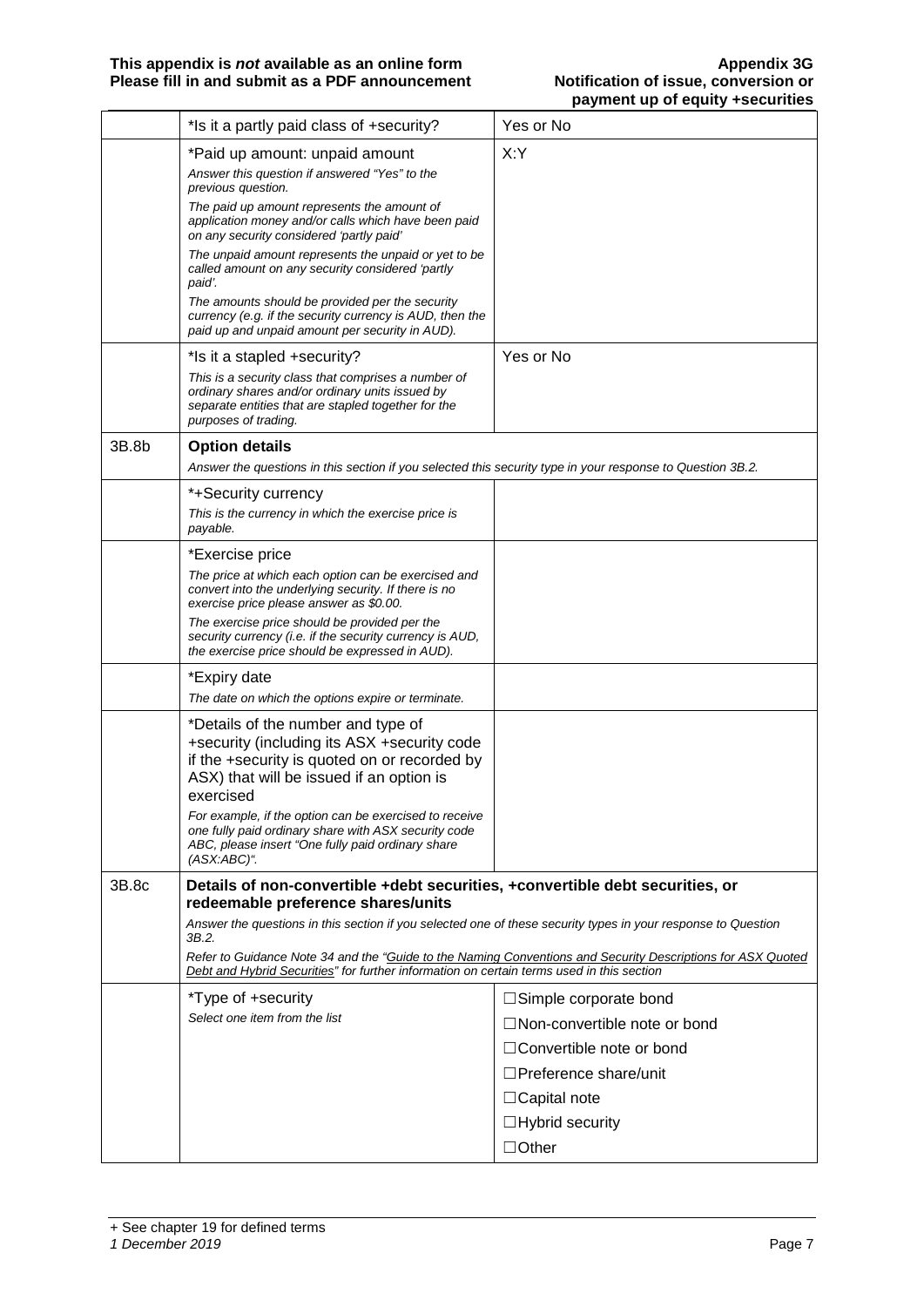| *+Security currency<br>This is the currency in which the face value of the<br>security is denominated. It will also typically be the<br>currency in which interest or distributions are paid.                                                                                                                           |                                                                                                                                      |
|-------------------------------------------------------------------------------------------------------------------------------------------------------------------------------------------------------------------------------------------------------------------------------------------------------------------------|--------------------------------------------------------------------------------------------------------------------------------------|
| Face value<br>This is the principal amount of each security.<br>The face value should be provided per the security<br>currency (i.e. if security currency is AUD, then the<br>face value per security in AUD).                                                                                                          |                                                                                                                                      |
| *Interest rate type<br>Select one item from the list<br>Select the appropriate interest rate type per the terms<br>of the security. Definitions for each type are provided<br>in the Guide to the Naming Conventions and Security<br>Descriptions for ASX Quoted Debt and Hybrid<br>Securities                          | $\Box$ Fixed rate<br>$\Box$ Floating rate<br>$\Box$ Indexed rate<br>$\Box$ Variable rate<br>□Zero coupon/no interest<br>$\Box$ Other |
| Frequency of coupon/interest payments<br>per year<br>Select one item from the list.                                                                                                                                                                                                                                     | $\Box$ Monthly<br>$\Box$ Quarterly<br>$\Box$ Semi-annual<br>$\Box$ Annual<br>$\square$ No coupon/interest payments<br>$\Box$ Other   |
| First interest payment date<br>A response is not required if you have selected "No<br>coupon/interest payments" in response to the<br>question above on the frequency of coupon/interest<br>payments                                                                                                                    |                                                                                                                                      |
| Interest rate per annum<br>Answer this question if the interest rate type is fixed.                                                                                                                                                                                                                                     | % p.a.                                                                                                                               |
| *Is the interest rate per annum estimated<br>at this time?<br>Answer this question if the interest rate type is fixed.                                                                                                                                                                                                  | Yes or No                                                                                                                            |
| If the interest rate per annum is estimated,<br>then what is the date for this information to<br>be announced to the market (if known)<br>Answer this question if the interest rate type is fixed<br>and your response to the previous question is "Yes".<br>Answer "Unknown" if the date is not known at this<br>time. |                                                                                                                                      |
| *Does the interest rate include a reference<br>rate, base rate or market rate (e.g. BBSW<br>or CPI)?<br>Answer this question if the interest rate type is floating<br>or indexed                                                                                                                                        | Yes or No                                                                                                                            |
| *What is the reference rate, base rate or<br>market rate?<br>Answer this question if the interest rate type is floating<br>or indexed and your response to the previous<br>question is "Yes".                                                                                                                           |                                                                                                                                      |
| *Does the interest rate include a margin<br>above the reference rate, base rate or<br>market rate?<br>Answer this question if the interest rate type is floating<br>or indexed.                                                                                                                                         | Yes or No                                                                                                                            |

+ See chapter 19 for defined terms

*1 December 2019* Page 8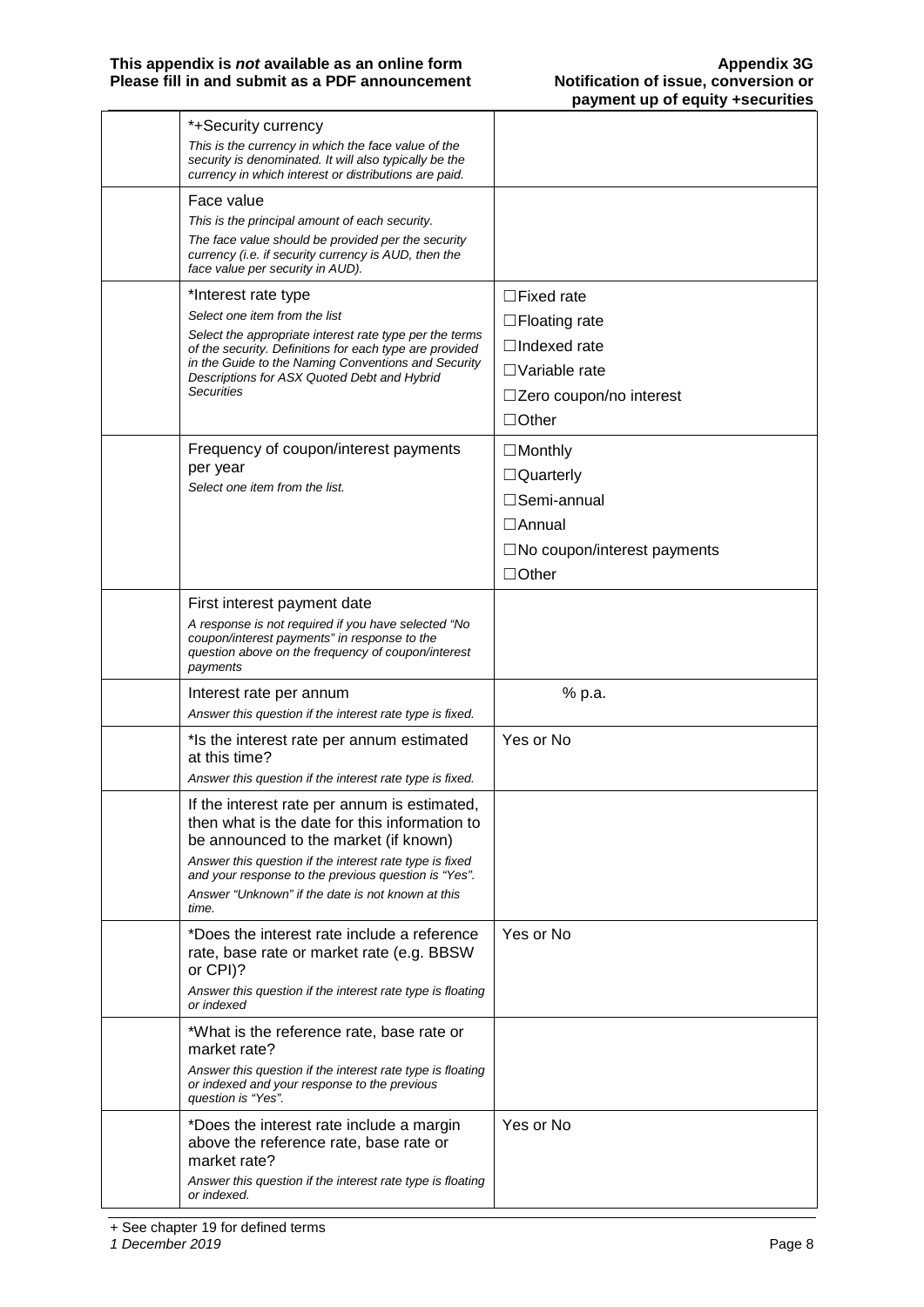#### **This appendix is** *not* **available as an online form<br>
<b>Please fill in and submit as a PDF announcement Alter Multication of issue, conversion or Please fill in and submit as a PDF announcement**

|  | *What is the margin above the reference<br>rate, base rate or market rate (expressed<br>as a percent per annum)<br>Answer this question if the interest rate type is floating<br>or indexed and your response to the previous<br>question is "Yes". | % p.a.                                   |
|--|-----------------------------------------------------------------------------------------------------------------------------------------------------------------------------------------------------------------------------------------------------|------------------------------------------|
|  | *Is the margin estimated at this time?                                                                                                                                                                                                              | Yes or No                                |
|  | Answer this question if the interest rate type is floating<br>or indexed.                                                                                                                                                                           |                                          |
|  | If the margin is estimated, then what is the<br>date for this information to be announced<br>to the market (if known)                                                                                                                               |                                          |
|  | Answer this question if the interest rate type is floating<br>or indexed and your response to the previous<br>question is "Yes".                                                                                                                    |                                          |
|  | Answer "Unknown" if the date is not known at this<br>time.                                                                                                                                                                                          |                                          |
|  | *S128F of the Income Tax Assessment Act                                                                                                                                                                                                             | $\square$ s128F exempt                   |
|  | status applicable to the +security<br>Select one item from the list                                                                                                                                                                                 | $\Box$ Not s128F exempt                  |
|  | For financial products which are likely to give rise to a                                                                                                                                                                                           | $\square$ s128F exemption status unknown |
|  | payment to which s128F of the Income Tax<br>Assessment Act applies, ASX requests issuers to<br>confirm the s128F status of the security:                                                                                                            | $\Box$ Not applicable                    |
|  | "s128F exempt" means interest payments are not<br>taxable to non-residents;                                                                                                                                                                         |                                          |
|  | "Not s128F exempt" means interest payments are<br>٠<br>taxable to non-residents;                                                                                                                                                                    |                                          |
|  | "s128F exemption status unknown" means the<br>$\bullet$<br><i>issuer is unable to advise the status;</i>                                                                                                                                            |                                          |
|  | "Not applicable" means s128F is not applicable to<br>this security                                                                                                                                                                                  |                                          |
|  | *Is the +security perpetual (i.e. no maturity<br>date)?                                                                                                                                                                                             | Yes or No                                |
|  | *Maturity date                                                                                                                                                                                                                                      |                                          |
|  | Answer this question if the security is not perpetual                                                                                                                                                                                               |                                          |
|  | *Select other features applicable to the                                                                                                                                                                                                            | <b>Simple</b>                            |
|  | +security<br>Up to 4 features can be selected. Further information<br>is available in the Guide to the Naming Conventions<br>and Security Descriptions for ASX Quoted Debt and<br><b>Hybrid Securities.</b>                                         | □Subordinated                            |
|  |                                                                                                                                                                                                                                                     | $\Box$ Secured                           |
|  |                                                                                                                                                                                                                                                     | $\Box$ Converting                        |
|  |                                                                                                                                                                                                                                                     | □Convertible                             |
|  |                                                                                                                                                                                                                                                     | $\Box$ Transformable                     |
|  |                                                                                                                                                                                                                                                     | $\square$ Exchangeable                   |
|  |                                                                                                                                                                                                                                                     | $\Box$ Cumulative                        |
|  |                                                                                                                                                                                                                                                     | □Non-Cumulative                          |
|  |                                                                                                                                                                                                                                                     | $\Box$ Redeemable                        |
|  |                                                                                                                                                                                                                                                     | $\square$ Extendable                     |
|  |                                                                                                                                                                                                                                                     | $\Box$ Reset                             |
|  |                                                                                                                                                                                                                                                     | $\Box$ Step-Down                         |
|  |                                                                                                                                                                                                                                                     | $\Box$ Step-Up                           |
|  |                                                                                                                                                                                                                                                     | $\Box$ Stapled                           |
|  |                                                                                                                                                                                                                                                     | $\Box$ None of the above                 |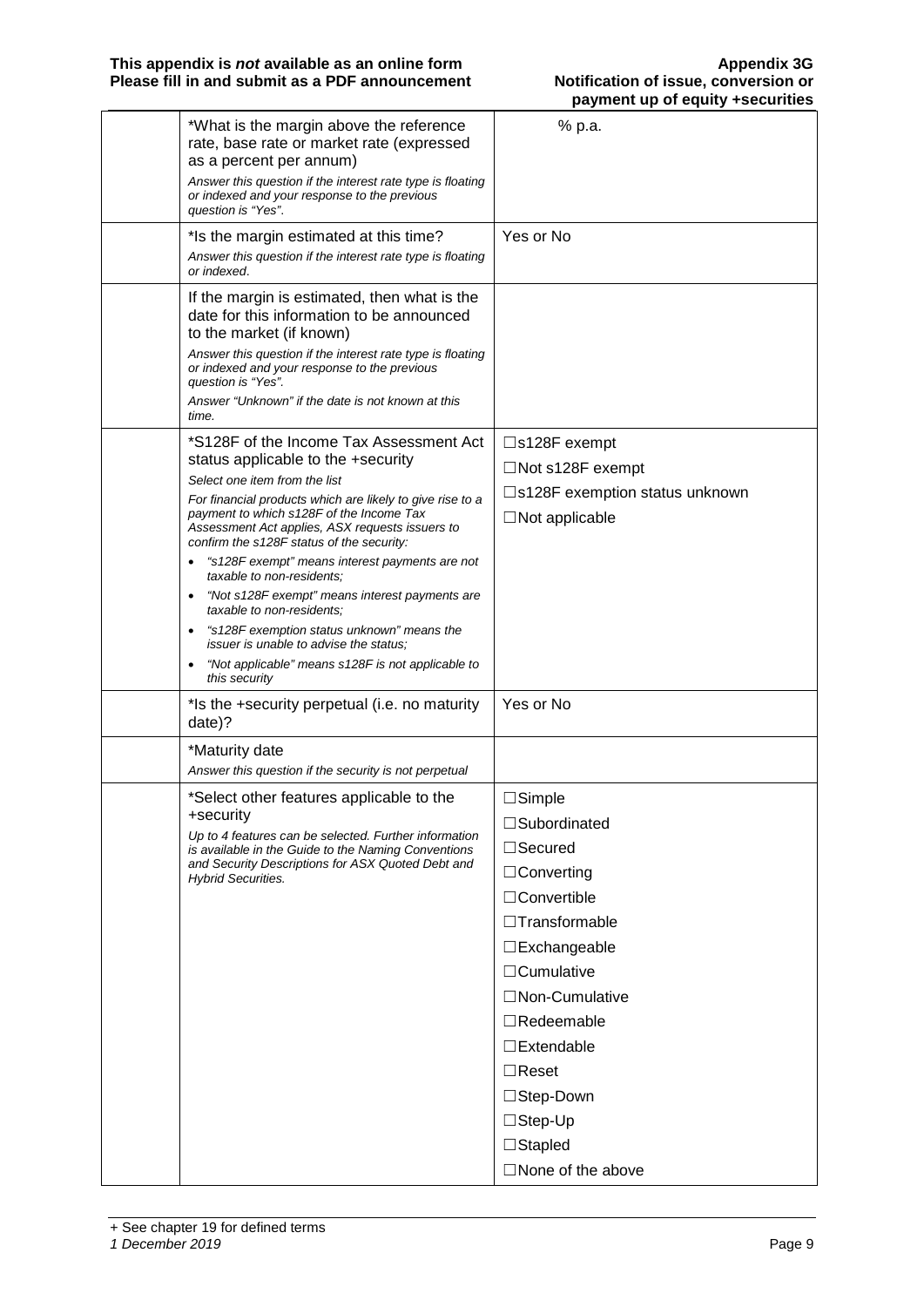| *Is there a first trigger date on which a right<br>of conversion, redemption, call or put can<br>be exercised (whichever is first)?                                                                                     | Yes or No |
|-------------------------------------------------------------------------------------------------------------------------------------------------------------------------------------------------------------------------|-----------|
| *If yes, what is the first trigger date<br>Answer this question if your response to the previous<br>question is "Yes".                                                                                                  |           |
| Details of the number and type of +security<br>(including its ASX +security code if the<br>+security is quoted on ASX) that will be<br>issued if the securities to be quoted are<br>converted, transformed or exchanged |           |
| Answer this question if the security features include<br>"converting", "convertible", "transformable" or<br>"exchangeable".                                                                                             |           |
| For example, if the security can be converted into<br>1,000 fully paid ordinary shares with ASX security<br>code ABC, please insert "1,000 fully paid ordinary<br>share (ASX:ABC)".                                     |           |

## Part 4 – Issue details

| Question<br>No.  | Question                                                                                                                                                                                                                                                                                                                                    | Answer                      |
|------------------|---------------------------------------------------------------------------------------------------------------------------------------------------------------------------------------------------------------------------------------------------------------------------------------------------------------------------------------------|-----------------------------|
| 4.1              | *Have the +securities been issued yet?                                                                                                                                                                                                                                                                                                      | Yes                         |
| 4.1a             | *What was their date of issue?<br>Answer this question if your response to Q4.1 is<br>"Yes".                                                                                                                                                                                                                                                | 5 December 2019             |
| 4.1 <sub>b</sub> | *What is their proposed date of issue?<br>Answer this question if your response to Q4.1 is "No".                                                                                                                                                                                                                                            | N/A                         |
| 4.2              | *Are the +securities being issued for a<br>cash consideration?<br>If the securities are being issued for nil cash<br>consideration, answer this question "No".                                                                                                                                                                              | Yes                         |
| 4.2a             | *In what currency is the cash consideration<br>being paid<br>For example, if the consideration is being paid in<br>Australian Dollars, state AUD.<br>Answer this question if your response to Q4.2 is<br>"Yes".                                                                                                                             | <b>AUD</b>                  |
| 4.2 <sub>b</sub> | *What is the issue price per +security<br>Answer this question if your response to Q4.2 is "Yes"<br>and by reference to the issue currency provided in<br>your response to Q4.2a.<br>Note: you cannot enter a nil amount here. If the<br>securities are being issued for nil cash consideration,<br>answer Q4.2 as "No" and complete Q4.2c. | \$0.02 per Convertible Note |
| 4.2c             | Please describe the consideration being<br>provided for the +securities<br>Answer this question if your response to Q4.2 is "No".                                                                                                                                                                                                           | N/A                         |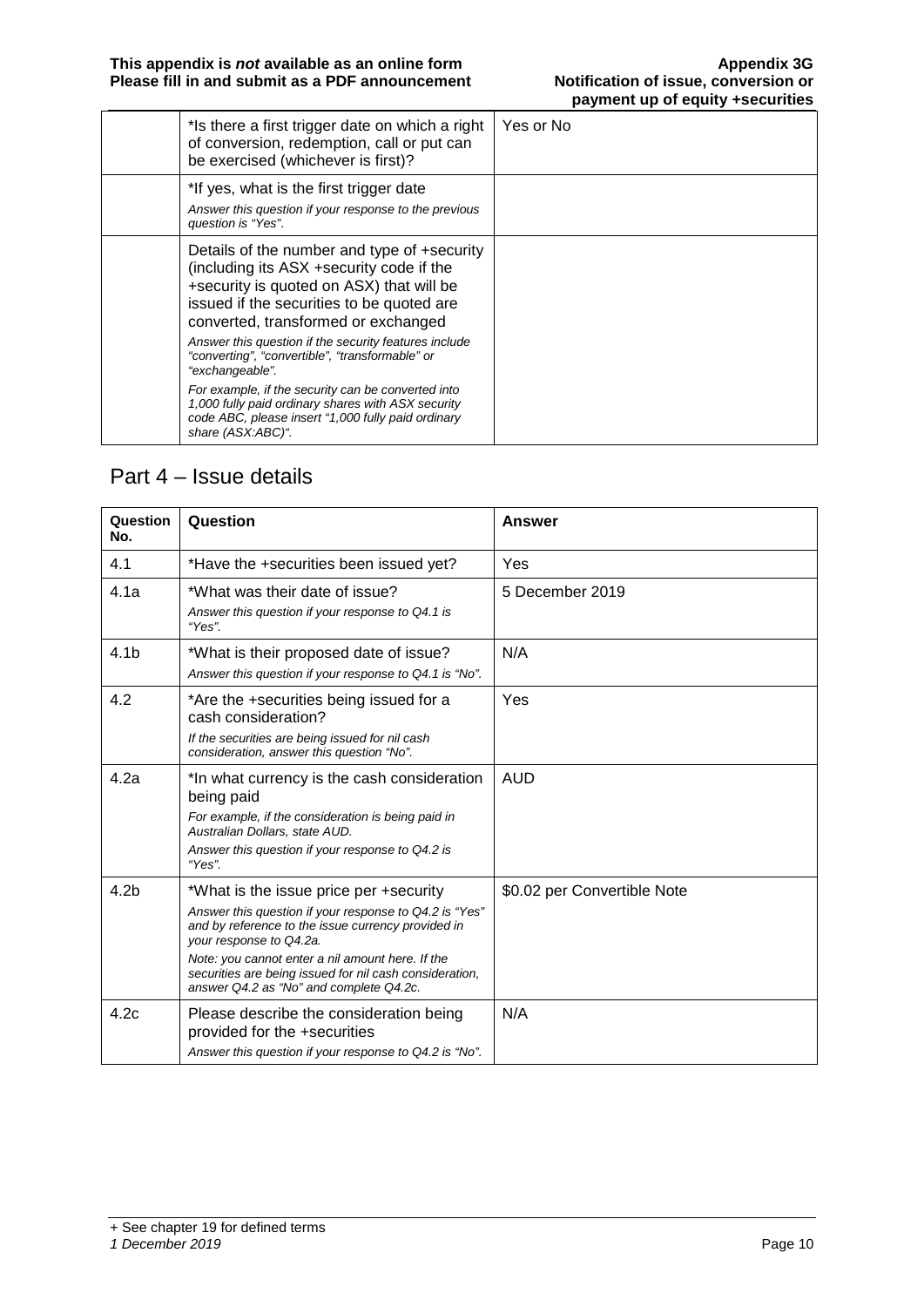### Part 5 – Unquoted +securities on issue

Following the issue of the +securities the subject of this application, the unquoted issued +securities of the entity will comprise:

*Note: the figures provided in the table in section 5.1 below are used to calculate part of the total market capitalisation of the entity published by ASX from time to time. Please make sure you include in the table each class of unquoted securities issued by the entity.*

*Restricted securities should be included in table 5.1.*

5.1

| *ASX +security code and description                                                                                                                                             | *Total number of +securities on issue |
|---------------------------------------------------------------------------------------------------------------------------------------------------------------------------------|---------------------------------------|
| LHMAA - Class A Convertible Notes<br>5 year term, Interest 9% pa payable at the end<br>of each quarter and on conversion or<br>redemption, conversion at 80% of 15 day<br>VWAP. | 332,629,679                           |
| LHMAA – Class B Convertible Notes<br>5 year term, Interest 13.8% pa payable on<br>conversion or redemption, conversion at 80% of<br>15 day VWAP.                                | 19,575,000                            |

## Part 6 – Other Listing Rule requirements

*The questions in this Part should only be answered if you are an ASX Listing (ASX Foreign Exempt Listings and ASX Debt Listings do not need to complete this Part) and:*

- *your response to Q2.1 is "+securities issued under an +employee incentive scheme that are not being immediately quoted on ASX"; or*
- *your response to Q2.1 is "Other"*

| Question<br>No. | Question                                                                                                                                                                                                                        | Answer |
|-----------------|---------------------------------------------------------------------------------------------------------------------------------------------------------------------------------------------------------------------------------|--------|
| 6.1             | *Are the securities being issued under<br>Listing Rule 7.2 exception $131$ and therefore<br>the issue does not need any security holder<br>approval under Listing Rule 7.1?<br>Answer this question if your response to Q2.1 is | No.    |
|                 | "securities issued under an employee incentive<br>scheme that are not being immediately quoted on<br>ASX".                                                                                                                      |        |

-

<span id="page-11-0"></span><sup>1</sup> *Exception 13* An issue of securities under an employee incentive scheme if within 3 years before the issue date:

- (a) in the case of a scheme established before the entity was listed a summary of the terms of the scheme and the maximum number of equity securities proposed to be issued under the scheme were set out in the prospectus, PDS or information memorandum lodged with ASX under rule 1.1 condition 3; or
- (b) the holders of the entity's ordinary securities have approved the issue of equity securities under the scheme as an exception to this rule. The notice of meeting must have included:
	- a summary of the terms of the scheme.
	- the number of securities issued under the scheme since the entity was listed or the date of the last approval under this rule;
	- the maximum number of +equity securities proposed to be issued under the scheme following the approval; and
	- a voting exclusion statement.